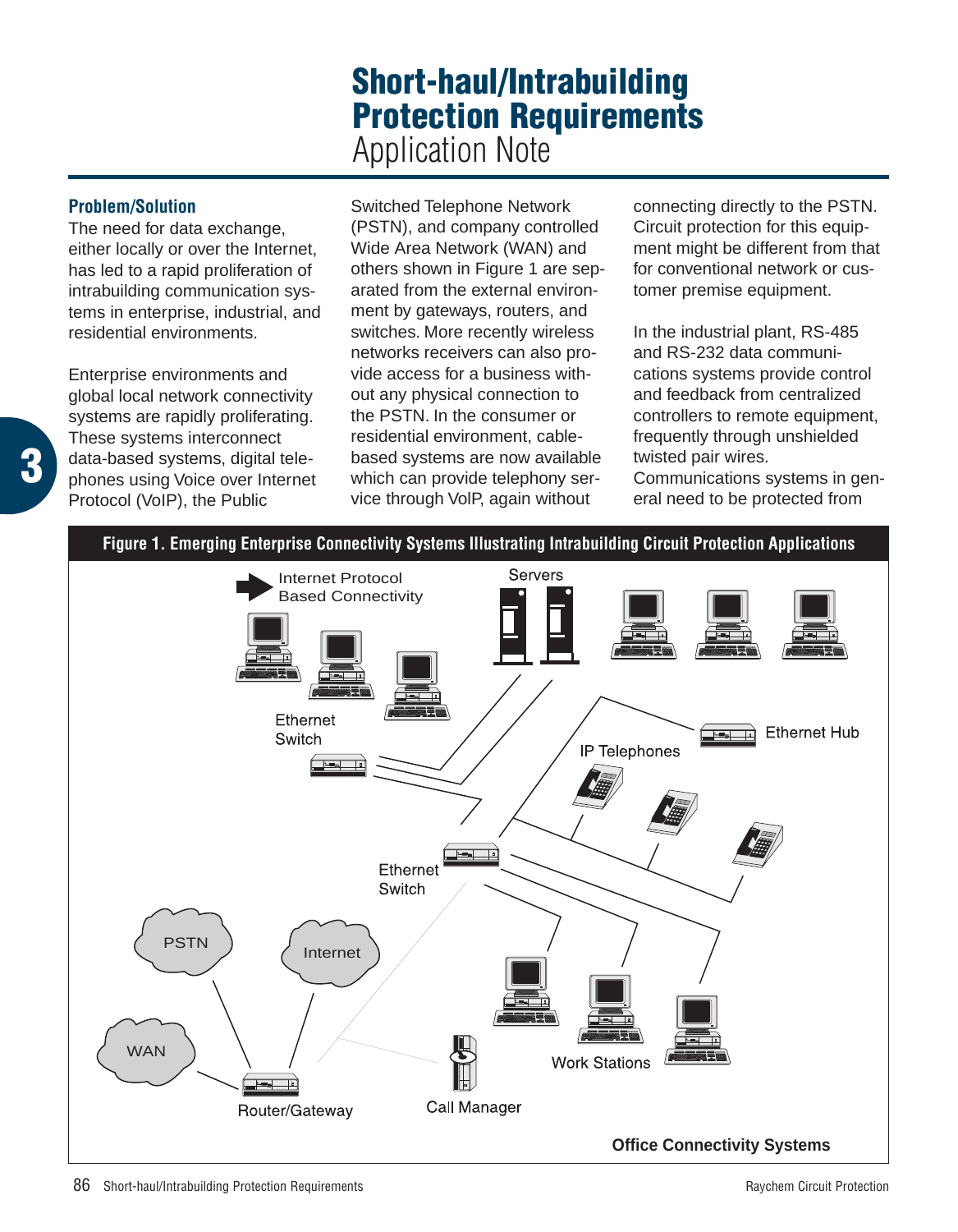#### **Telecommunications and Networking**

three basic hazards: power contact, power induction, and lighting. PolySwitch resettable devices and SiBar TSPDS (Thyristor Surge Protection Devices) are available to protect equipment against such faults.

## **Potential Hazards**

While power contact or power induction from interaction with the medium voltage distribution system is not an issue, accidental power cross with low voltage power lines, e.g. 120V or 240V, can be a common occurrence, especially during the initial installation. It is common to hear of industrial data communications lines being miswired with AC power, or an errant staple from a staple gun inadvertently crossing the AC power line and the LAN line. Though not as severe as a power contact with distribution voltages, accidentally applying AC mains voltage to a communications line can create a serious safety hazard and damage or destroy expensive communications equipment.

The threat of lightning in intrabuilding installations is also less severe than for externally connected equipment, but still may present a hazard. Most buildings, especially those in high lightning areas, typically contain a lightning rod or other lightning protection scheme used to shunt direct or induced lightning strikes to ground and thus reduce the interaction with other conductors within the building. Though much less severe than lightning on external lines, overvoltages may still be

induced in intrabuilding communications lines when lightning strikes are shunted through these lightning protection systems. Without protection, equipment connected to these lines can be damaged or destroyed and create a safety hazard as well.

## **Telcordia Intrabuilding Protection Requirements**

Residing within the GR-1089- CORE specification published by Telcordia Technologies, (formerly Bellcore), are a set of requirements specifically meant for intrabuilding installations.

The requirements derive from the need to protect customer-resident networking equipment from the AC mains voltage power cross and induced lightning hazards as previously described. Table 1 on page 88 summarizes the key specification elements. These tests apply to a wide range of equipment. Telcordia GR-1089 specifies that: "paired-conductor interface ports shall be tested regardless of what type of traffic they carry or what function they perform. For example, 10 BaseT and 100 BaseT Ethernet and other ports are considered telecommunications ports and shall be tested".

The lightning tests are applied either as a "metallic" waveform, i.e. using a potential difference tip-to-ring, or "longitudinal," i.e. using a potential difference tip-toground and ring-to-ground. The lightning waveform should have a rise time of 2µsec and a time-tohalf of 10µsec with a short-circuit

current of 100A. For each longitudinal and metallic test, one surge is applied using positive voltage and one using negative voltage. The equipment must meet failure criterion A, i.e. it must continue to operate after the test. For example, if a fuse is used in the equipment it is not allowed to open during the test. If a generator capable of producing 2/10µsec surges is not available, an 8/20µsec open-circuit voltage waveform including an additional 6Ω resistor for Surge 1 or 12Ω resistor for Surge 2 may be substituted.

The power contact test comprises a single 120V/25A short-circuit surge applied for 15 minutes. The equipment must meet failure criterion B, i.e. it must not cause a fire as measured by a cheesecloth fire indicator wrapped around the equipment. A "wiring simulator"—typically a 1.6A fuse for test purposes—is also applied in series with the equipment and must not operate during the test. The use of a wiring simulator ensures that the current limiting device can operate fast enough to protect conventional communications wiring from creating a fire hazard within the building.

**3**

While 120V is an appropriate test voltage for North American residential and business installations, higher mains voltages may be present in other countries or in certain industrial applications. In these circumstances, it may be appropriate to conduct the power contact test at 250V to cover these applications.

1 These tests apply to a wide range of equipment and GR-1089 specifies that paired-conductor interrface ports shall be tested regardless of what type of traffic they carry or what function they perform. For example, 10 baseT and 100 baseT ethernet and other similar ports are considered telecommunications ports and should be tested.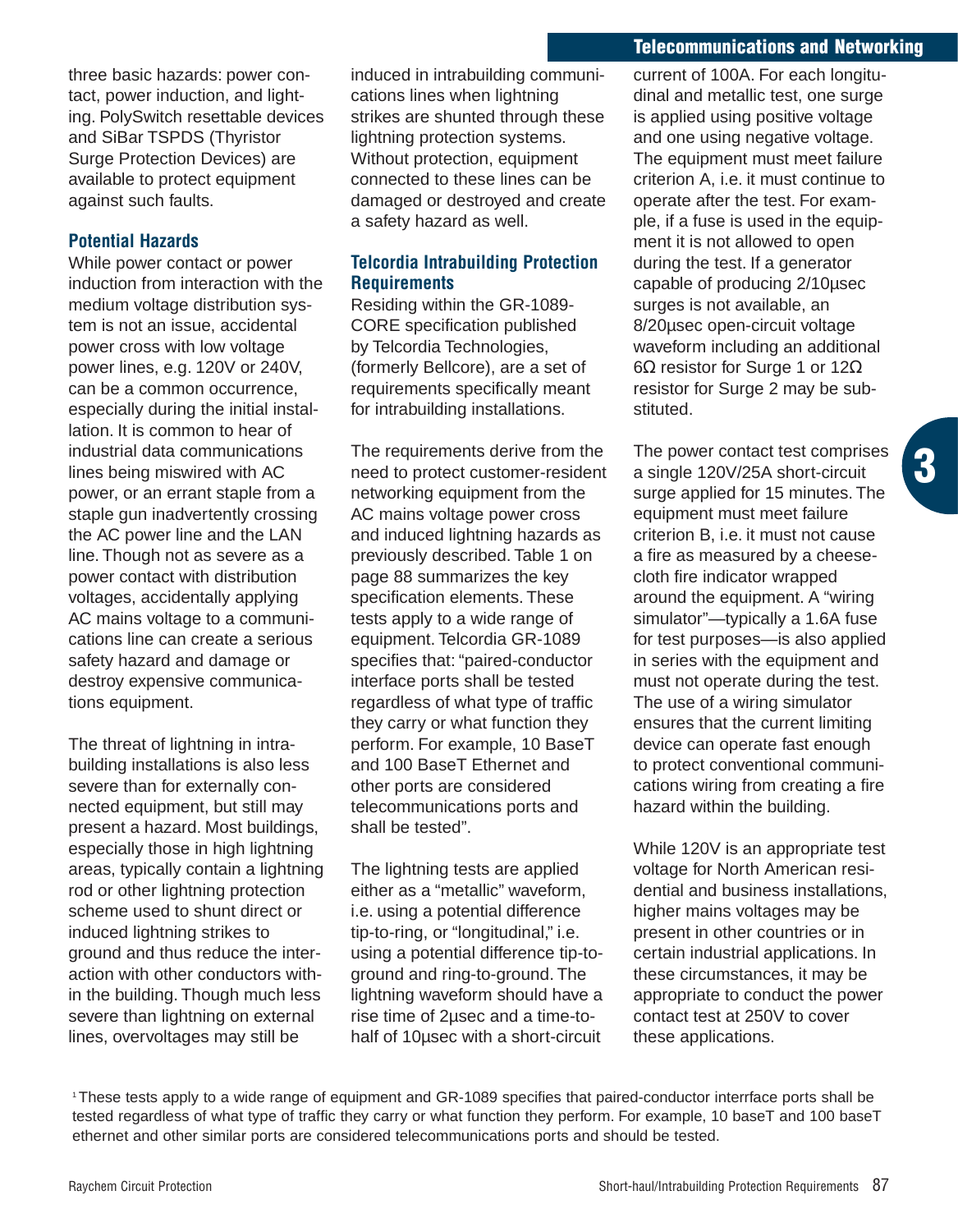| Table 1. Summary of North America Intrabuilding Test Requirements |                                     |                                         |                                     |                                     |                                      |                  |        |  |
|-------------------------------------------------------------------|-------------------------------------|-----------------------------------------|-------------------------------------|-------------------------------------|--------------------------------------|------------------|--------|--|
| <b>Spec Type</b><br>and Level                                     | <b>Connection</b>                   | <b>Open Circuit</b><br>Wave Form (usec) | Open Circuit<br>Voltage (V)         | <b>Short-Circuit</b><br>Current (A) | <b>Number</b><br>0f<br><b>Surges</b> | Test<br>Results* | Note** |  |
| Lightning<br>Surge 1<br>Surge 2                                   | Metallic<br>Longitudinal            | 2/10<br>2/10                            | 800<br>1.500                        | 100<br>100                          | ±1<br>±1                             | Α<br>A           |        |  |
| <b>Spec type</b><br>and level                                     | <b>Primary</b><br><b>Protection</b> | <b>Open Circuit</b><br>Voltage (V)      | <b>Short-Circuit</b><br>Current (A) | <b>Duration</b><br>Min.             | <b>Number</b><br>of Surges           | Test<br>Results* | Note** |  |
| <b>Power Contact</b><br>Level 2,<br>Test 1                        | No                                  | 120                                     | 25                                  | $15 \text{ min}$                    |                                      | B                | 2      |  |

 $Note: A = M$ ust continue to operate after test.

B = Must not cause fire. Also, for equipment located on customer premise, a wiring simulator e.g. Bussman MDQ 1.6A fuse shall not open during the test.

\*\* 1) Alternatively, a 1.2/50μsec (open-circuit voltage) and 8/20μsec short-circuit current waveshape may be used. Same voltages are used–current is limited by a 6Ω resistor for test 1 and 12Ω resistor for test 2.

2) Equipment containing a current-limiting device is to be tested as indicated, and repeated using an available short-circuit current just below the operating threshold of the current-limiting device. Alternatively, if a fuse is used it may be bypassed and the equipment tested at 135% of the rated fuse current.

Though not shown directly in the Table, Note 2 describes an important additional test which should be carried out if the equipment contains a current-limiting or overcurrent-protective device such as a fuse. In this situation, a power contact test is applied at 120V (or 250V) and a current just below the operating current of the current-limiting device. As an alternative test procedure, the specification states that the fuse can be bypassed and the equipment tested at 135% of the rated fuse current. For other currentlimiting devices, it may be appropriate to use a slightly different current, as will be described later. In either case, the objective is to test the impact on the equipment of a fault current just below the operating point of the current limiting device.

#### **ITU Recommendations**

Neither ITU-T Recommendations K.20 or K.21 contains specific reference to intrabuilding protection applications. However, Appendix A to K.21 describes one of the purposes of the Recommendation

as providing resistibility of equipment to "direct contacts between telecommunications lines and power lines, usually of a low voltage nature" and "surges due to direct and indirect lightning strikes on or near the line plant."

In this regard the power contact test of ITU-T K.21 is particularly relevant to intrabuilding applications. This test comprises application of mains voltage (230V or as appropriate to the local power system) to the telecom terminals of the equipment for 15 minutes per the circuit diagram shown in Figure 2. The recommended pass-fail criteria is that the equipment should not create a fire hazard as a result of the test.

The resulting current-voltage conditions for equipment per ITU-T K.21 power contact test are essentially identical to those contained in the Bellcore Intrabuilding Specification at our recommended higher voltage. From Figure 2, assuming  $U_{AC}$  of 250V is applied to the 10 $\Omega$  circuit impedance, this will produce a

short-circuit fault current of  $250V/10\Omega = 25A$ , identical to that of the Bellcore specification. A summary of the recommended power contact test is shown in Table 2.

#### **Intrabuilding Protection Solutions**

PolySwitch TR250, TS250, TSL250, and TSV250 devices may be used to help meet both the Telcordia and ITU power contact requirements described in Table 2. Raychem Circuit Protection's SiBar families of thyristor surge protectors (see section SiBar Thyristor) all meet the lightning requirements previously described in Table 1.

Recommended intrabuilding protection solutions are provided for a cable-based telephony system (See Figure 3) and for a linecard or grounded CPE interface (See Figure 4). As described above, a TR250-120, TS250-130, TSV250- 130, or TSL 250-080 device and TVBxxxSA devices meet the requirements of the intrabuilding power cross and lightning requirements, respectively.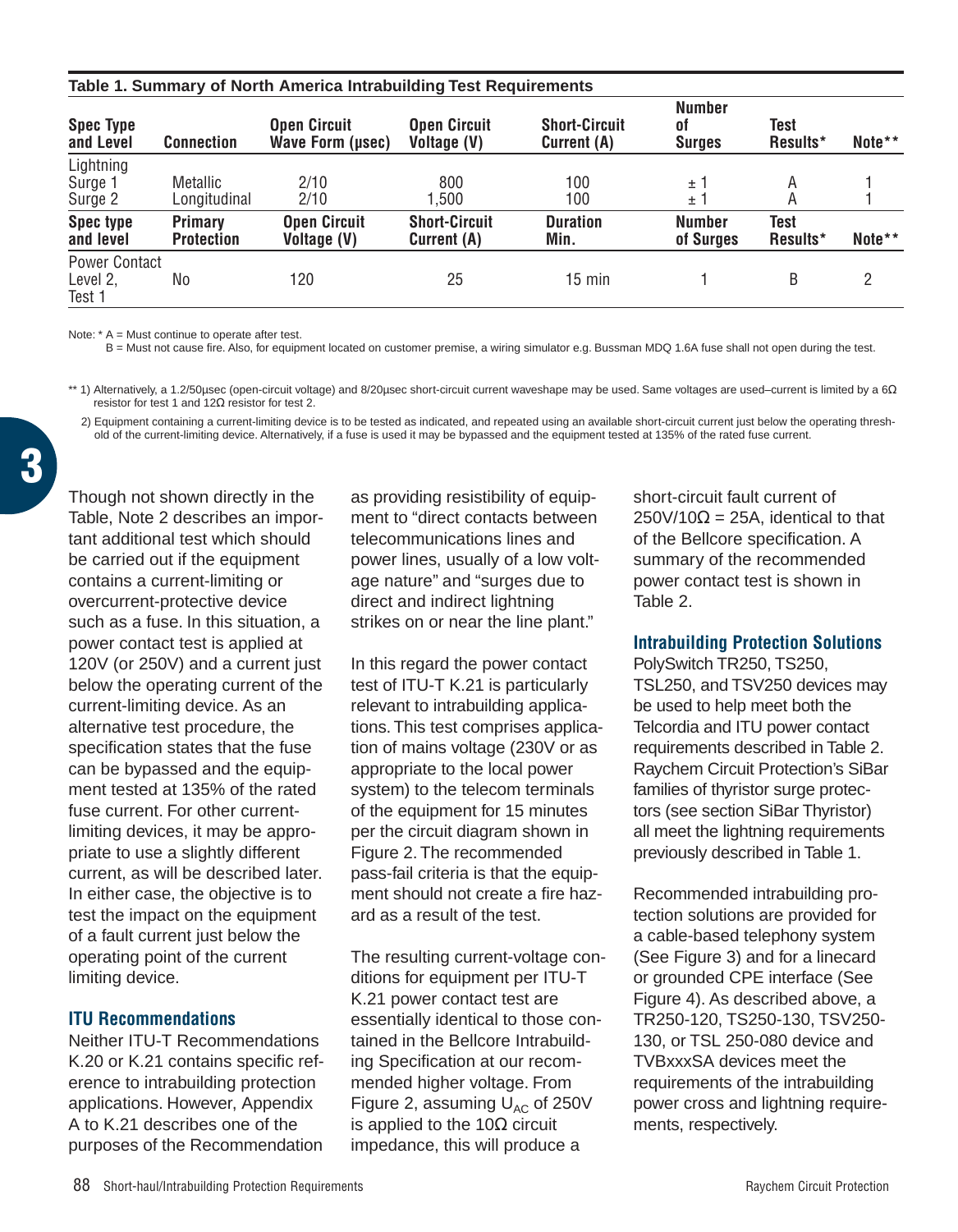## **Telecommunications and Networking**

#### **Figure 2. ITU-T K.21 Test Circuit for Power Contact**



| Table 2. Summary of Power Contact Test Procedures |  |
|---------------------------------------------------|--|
|---------------------------------------------------|--|

| <b>Spec Type</b><br>and Level             | <b>Open</b><br><b>Circuit</b><br>Voltage | <b>Short-Circuit Current</b>                                                                                                  | <b>Duration</b> | <b>Number</b><br>of Surges | <b>Test Results</b>                                     |
|-------------------------------------------|------------------------------------------|-------------------------------------------------------------------------------------------------------------------------------|-----------------|----------------------------|---------------------------------------------------------|
| <b>Power Contact</b><br>GR-1089 and ITU-T | 250V                                     | 25A                                                                                                                           | $15$ min.       |                            | - No fire hazard<br>- Wiring simulator<br>does not open |
| Note 2 GR-1089                            | 250V                                     | Just below operating point<br>of current-limiting device:<br>- 135% of fuse rated<br>current<br>- 200% of PTC hold<br>current | $15$ min.       |                            | - No fire hazard<br>- Wiring simulator<br>does not open |

For multi-line applications, such as might be implemented for an apartment building or multi-family dwelling, identical protection is recommended for each twisted pair.

PolySwitch devices are available in both surface-mount (TS250 and TSV250-series) and radialleaded (TR250-series) form factors. Additional hold currents are available for applications requiring faster time-to-trip or higher holding currents.

## **Device Selection**

Telecommunications equipment which does not interface with the PSTN can have special protection needs. The Bellcore Intrabuilding Specification and a portion of ITU-T Recommendation K.21 provide a set of recommendations for protecting such equipment, examples of which include industrial data communications systems, equipment connected to LANs (e.g. routers and switches), WLL transceivers, and cablebased telephony systems.

TR250, TS250, TSL250, and TSV250 PolySwitch devices can be used with TVBxxxSA SiBar components or other applicable overvoltage protection to meet these needs. Correct selection

and implementation of such protection can provide a coordinated, fully resettable solution which helps protect equipment against hazardous real-world fault conditions.